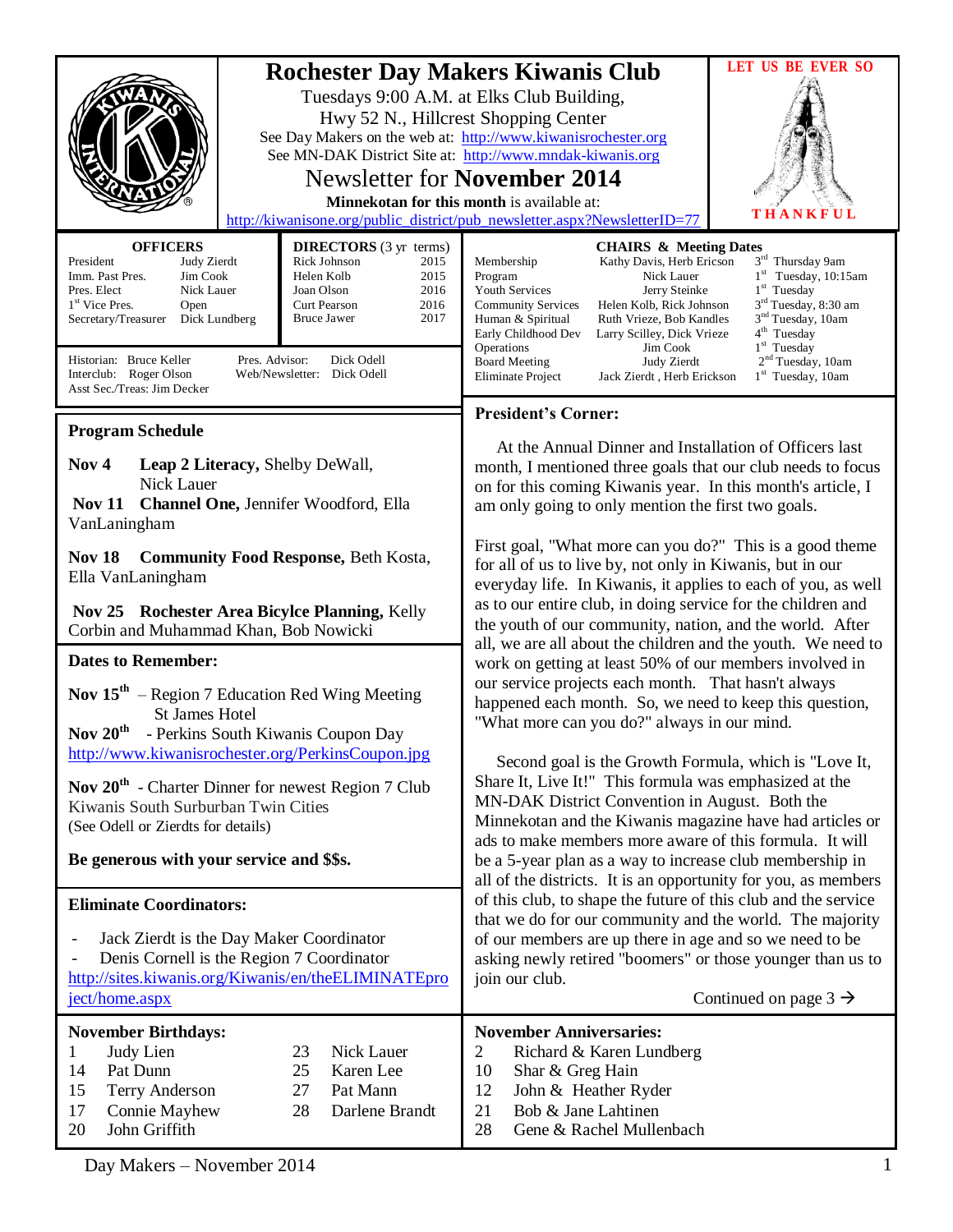#### **Secretary/Treasurer's Report – Oct 2014**

| <b>Bank Balance 9/30/2014:</b> | \$10,401.05            |
|--------------------------------|------------------------|
| Administrative Account:        | \$5,549.03             |
| Service Account:               | \$4,805.58             |
| <b>Bike Repair:</b>            | $\mathcal{S}$<br>46.44 |

**Day Makers on leave:** Don Cain, John Griffith, Ron King, Sara King, Pat Mann

**September Service Hour Statistics:** 742 hours by 33 members, 43% Participation.

Dick Odell, Lyle Solem (Sunrisers), and Bob Nowicki are working with KTTC Television on the script for a TV spot similar to the one the Lions Club is currently running. No change in status since May board meeting.

We no longer have a Day Maker covering the Builders Club SLP at the Boys and Girls Club. The Youth Committee needs to find someone to take this position, or the Builders Club will have to be dropped.

The board discussed the responsibilities of new member sponsors. The Membership Chair should explain the responsibilities to a sponsor; there is an existing check list. Transfer members should be orientated on how our club functions, and expectations of members. The board directed the Membership Committee: That all new members, including those transferring from other clubs, have New Member Orientation before being inducted.

Bob Nowicki brought the board up to date on the status of the Kiwanis Hockey Festival. There will be a Hockey Festival December 29, 30, and 31 this year.

Bruce Jawer was welcomed to the board as a new member Director.

Joan Olson would like a member or two to assist her at the Golden Glory Builders Club at the Alternative Learning Center. The board removed from our clubs list of active service projects: The Rochester Veterans Museum, and Nursing Home Support, since service hours are no longer being reported. Also, to add a new project: The AARP Tax Aid Program as a stand-alone project. Up to now service hours for the Tax Aid Program have been credited to either the Senior Center, or the Salvation Army. Next Column  $\rightarrow$ 

### **Kiwanis Mission Statement:**

Bill Wichmann, a new member transferring from **Kiwanis is a global organization of volunteers** dedicated to *improving* the world one child and one **community at a time.**

Child Protection approvals should be coming soon.

#### **Sec/Treasureer's Report:** continued

Bill Wichmann, a new member transferring from Winona, has volunteered to fill the vacant first Vice President position.

Child Protection approvals should be coming soon.

# **COMMITTEE REPORTS**

**Membership –** Char Hain was approved by the board as a new member.

**Community Service –** The committee met today with three members present.

**Program-** Speakers are scheduled through the first week of December.

**Operations-** The committee is working on getting mounting brackets/hooks for our banners so that they can be displayed higher on the wall during meetings.

**Youth Services-** The UMR Circle K Club is getting organized for the New Year. The Century Key Club is off and running. Still working on getting started at the Builders Club at the Boys and Girls Club.

**ELIMINATE**- Jack Zierdt, committee chair, will be asking for more members to join the committee. Herb Erickson is back as co-chair.

**Richard Lundberg,** Secy/Treasurer

### **Ready for Halloween:**



 Grandpa … Do you know who I am? No I don't…. Grandpa … I am Jaqueline !  **Dick Odell**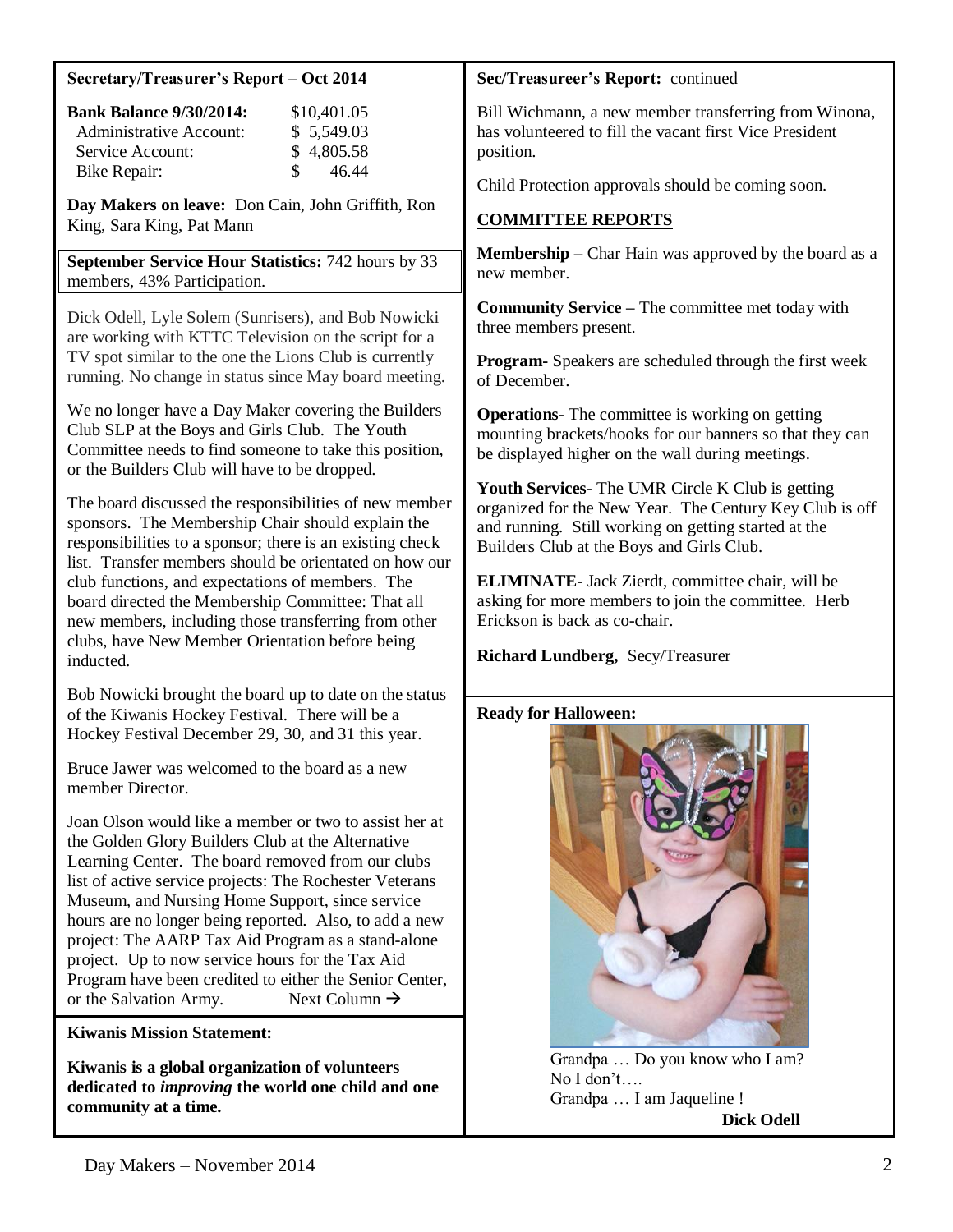## **President's Corner:** Continued from page 1

So, here's The Formula as quoted from the Kiwanis magazine: "Take something you love. Share it with others. Make it part of your life. It's Kiwanis. Love it. Share it. Live it."

Thanks go out to John Ryder for initiating the "education moment". As a member of the Program Committee this year, John brought up his idea and those on the Committee thought that this would be a way for the members to learn about each of the service activities in which our club participates. So each week we will hear from someone with their "education moment".

On Tuesday, Nov. 4th, we will be inducting into our club Shar Hain, as a new member, and Bill Wichmann as a transfer member from the Winona Sunrisers Kiwanis Club. At our Annual Dinner we inducted Peter Schuh into our club. Please make a special effort to welcome these three new members into the Day Makers.

## **Judy Zierdt**

2014-2015 Day Makers President

## **Today's Humor:**

- The reason Politicians try so hard to get reelected is that they would 'hate' to have to make a living under the laws they've passed.
- Money isn't everything, but it sure keeps the kids and grandchildren in touch.
- If at first you don't succeed, skydiving is not for you.
- A fool and his money, can throw one heck of a party.
- When blondes have more fun, do they know it?
- Exercise is a dirty word. Every time I hear it, I wash my mouth out with chocolate.
- Politicians are people who, when they see light at the end of the tunnel, go out and buy some more tunnel. *~John Quinton ~*
- I offer my opponents a bargain: if they will stop telling lies about us, I will stop telling the truth about them. ~*Adlai Stevenson, campaign speech, 1952~*

## **So You Think You Had a Bad Day:**

If you are having a bad day, just remember that today in 1976 Ronald Wayne sold his 10 % stake in Apple for \$800.

Today it is worth \$58,065,210,000. That's \$58+ Billion.

## **Herb Erickson**

#### **Herberger's Coupon Book Sales:**

Easiest way ever to raise money for the club.

We hit our goal of 75 Herberger books sold on Tuesday, October 28th, at our Kiwanis meeting. We now qualify for their bonus and the right to sell books on the days of the BIG sale.

Happy shopping everyone and thank you and thank your neighbors.



**Helen Kolb**

**Rochester's Most Colorful Tree:**



**Dick Odell**

**We Care Month – Zeller Fellowship**

**November**